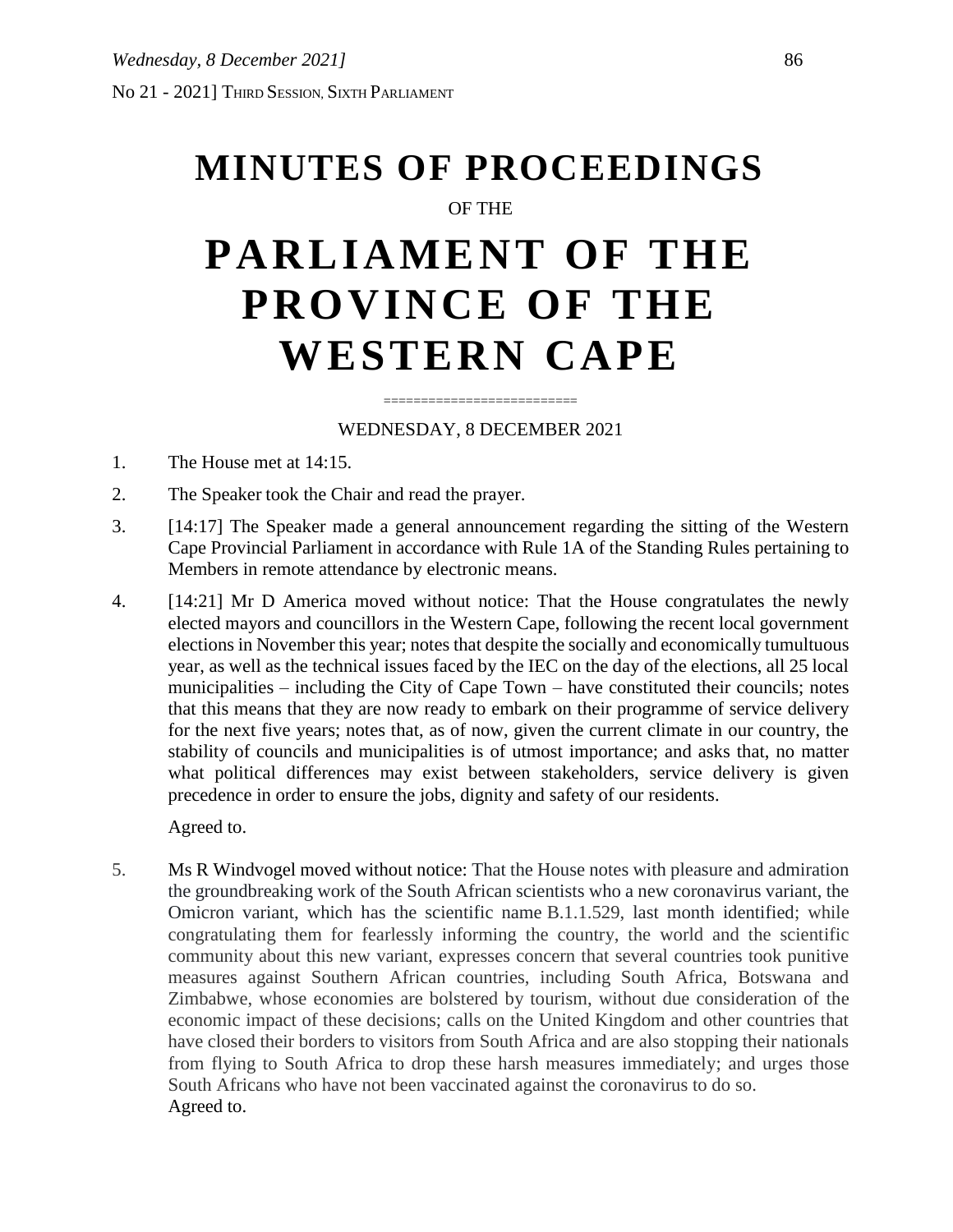6. Mr G Brinkhuis moved without notice: That the House notes the achievement of Shadia Akter, a 17-year-old Grade 11 learner at the New Orleans Secondary School in New Orleans, Paarl, who won a silver medal at the Buca International Music Science Engineering Energy Fair; further notes that she was one of two South Africans representing South Africa and the Eskom Expo for Young Scientists who showcased their scientific abilities from 15 to 19 November on a virtual global platform; recognises her silver medal and the role that the youth play in the Fourth Industrial Revolution by taking on difficult projects; further recognises that her project was inspired by challenges with internet data faced by communities and included mathematics to research software development; commends her for using the "Honeycode" app builder to develop her COVID-19 screening educational app, after she noticed how challenging it was for schools to screen large numbers of learners efficiently; further commends her for conducting an extensive literature review by watching several tutorials and for attending the Eskom Expo Wednesday Workshops on app building to master Honeycode; commends her for citing internet connectivity and her failure to meet certain goals on time as some of the major setbacks she experienced; and extends congratulation to her.

Agreed to.

7. Mr A P van der Westhuizen moved without notice: That the House congratulates the deciduous fruit farmers on the hard work that they conduct throughout the year and wishes them good fortune in the upcoming harvesting season; notes that Hortgro has predicted that the yield this year is expected to be promising and that both plum and nectarine export levels are predicted to increase by 3% and 10% respectively in comparison with the previous season; notes that agriculture remains an essential sector in both the province and the country, and in Western Cape, we look forward to seeing further growth in the upcoming year as we emerge from the COVID-19 pandemic.

Agreed to.

8. Ms P Z Lekker moved without notice: That the House notes with sadness the passing away of the former spokesperson for the ANC in the legislature, Cobus Grobler; remembers him as a gregarious, caring and helpful person who spent more than a decade working in different communications roles for the ANC in the precinct; and while extending its condolences to our late colleague's wife, Karin, and their son, also wants to remember those associated with the House who died this year.

Agreed to.

9. Mr R I Allen moved without notice: That the House notes with sadness the passing away of the singer, Theuns Jordaan, after succumbing to cancer; notes that, after working in the industry for 20 years, Jordaan's contributions to the South African music scene were immeasurable as he inspired and mentored young artists to produce their own music; and extends our sincere condolences to his friends, colleagues and family and commends his dedication to giving back to the arts and culture sector.

Agreed to.

10. Ms N G Bakubaku-Vos moved without notice: That the House notes the United Nation's campaign, 16 Days of Activism for No Violence against Women and Children, is due to end on 10 December; voices its approval that the South African government has been a consistent supporter of this drive, having named this year's theme "The Year of Charlotte Mannya Maxeke – 16 Days of Activism – moving from awareness to accountability", as well as support for this national fight against a cancer that is causing untold misery, suffering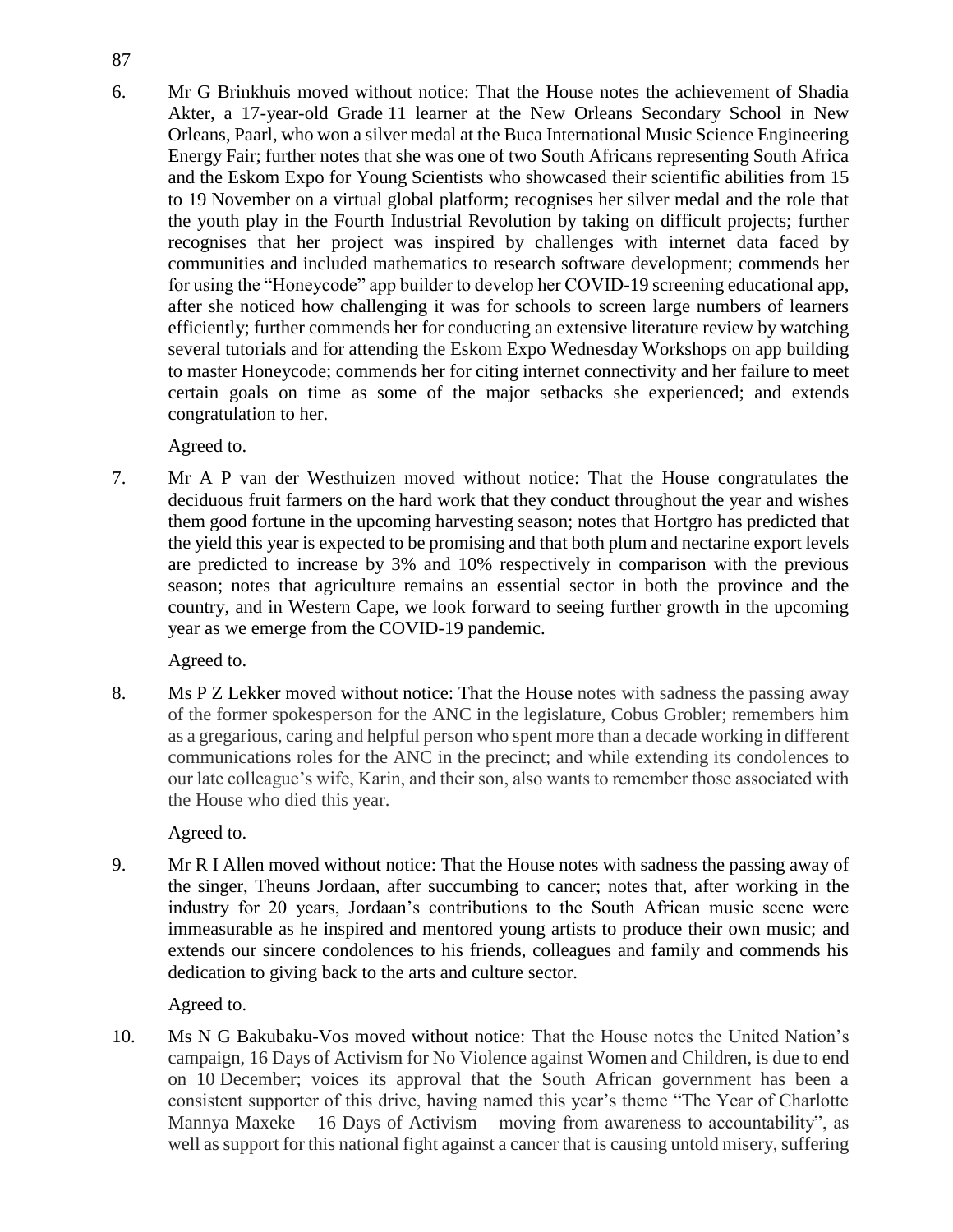and pain to women and children across the world; also acknowledges that South Africa's 16 Days campaign forms the pivot of government's comprehensive 365 Days of Activism for No Violence Against Women and Children; therefore calls on all South Africans to free our country of GBV and notes that South Africans will not be truly free if GBV is not eradicated.

Agreed to.

11. Ms L M Maseko moved without notice: That the House extends its heartfelt congratulations to the Members and officials of the Western Cape Provincial Parliament for ensuring that the oversight role of this provincial parliament was not compromised, despite the myriad of challenges this year; extends our gratitude to officials for their work in bringing the parliament closer to residents while also supporting Members in their work of keeping the Western Cape Government accountable; thanks Members for the robust debates and their participation in committees; further appreciates the Speaker and the Deputy Speaker for their guidance and support throughout the year in ensuring the smooth running of this legislature.

Agreed to.

12. Mr L L Mvimbi moved without notice: That the House notes that South Africa is heading into what is known as the festive season, but also wants to record that this is a period when thousands of South Africans take to the country's road in vehicles, and notes that these annual road trips are unfortunately accompanied by accidents, many of them fatal; therefore calls on those who will be on our roads, including pedestrians, to be sober, to obey the rules of the road, to be courteous and to ensure that they arrive at their destinations safely; and thanks all volunteers and essential workers who will be on duty during this time.

Agreed to.

13. Ms M M Wenger moved without notice: That the House commends the Honourable James Selfe, MP, and wishes him well in his retirement; notes that after an illustrious 43-year career in politics, guided by the principles of progressive and compassionate liberalism, James has been a true champion in shaping South African politics for the better; notes with deep appreciation his invaluable contributions at the Constitutional Assembly and to the creation of South Africa's progressive and liberal Constitution; notes his role as a fierce advocate for the humane treatment and rehabilitation of offenders in his portfolio on Correctional Services; notes his tireless efforts as a fighter for justice, launching several successful and precedent-setting legal battles to ensure the integrity of the National Prosecuting Authority to ensure that leaders are accountable; notes that James is a deeply compassionate and kind person, who has always taken time to mentor young people; notes that his wonderful sense of humour has lifted countless spirits and his generosity will always be remembered; and wishes our dear friend and Chief DAWC (DA Walking Club) everything of the best on his retirement.

Agreed to.

14. Mr G Bosman moved without notice: That the House commends the efforts of the Western Cape Department of Social Development and non-profit organisations who work towards the eradication of gender-based violence in the province; notes that, during the current International 16 Days of Activism Against Violence Against Women and Children period, the interventions put in place by the provincial Department, such as funding GBV NPOs, establishing the Victim Empowerment Programme and rolling out the Gender-Based Violence Implementation Plan; and notes that GBV remains prevalent in our society and it is imperative that it be addressed for the protection of women, children, and the LGBTQIA+ community.

Agreed to.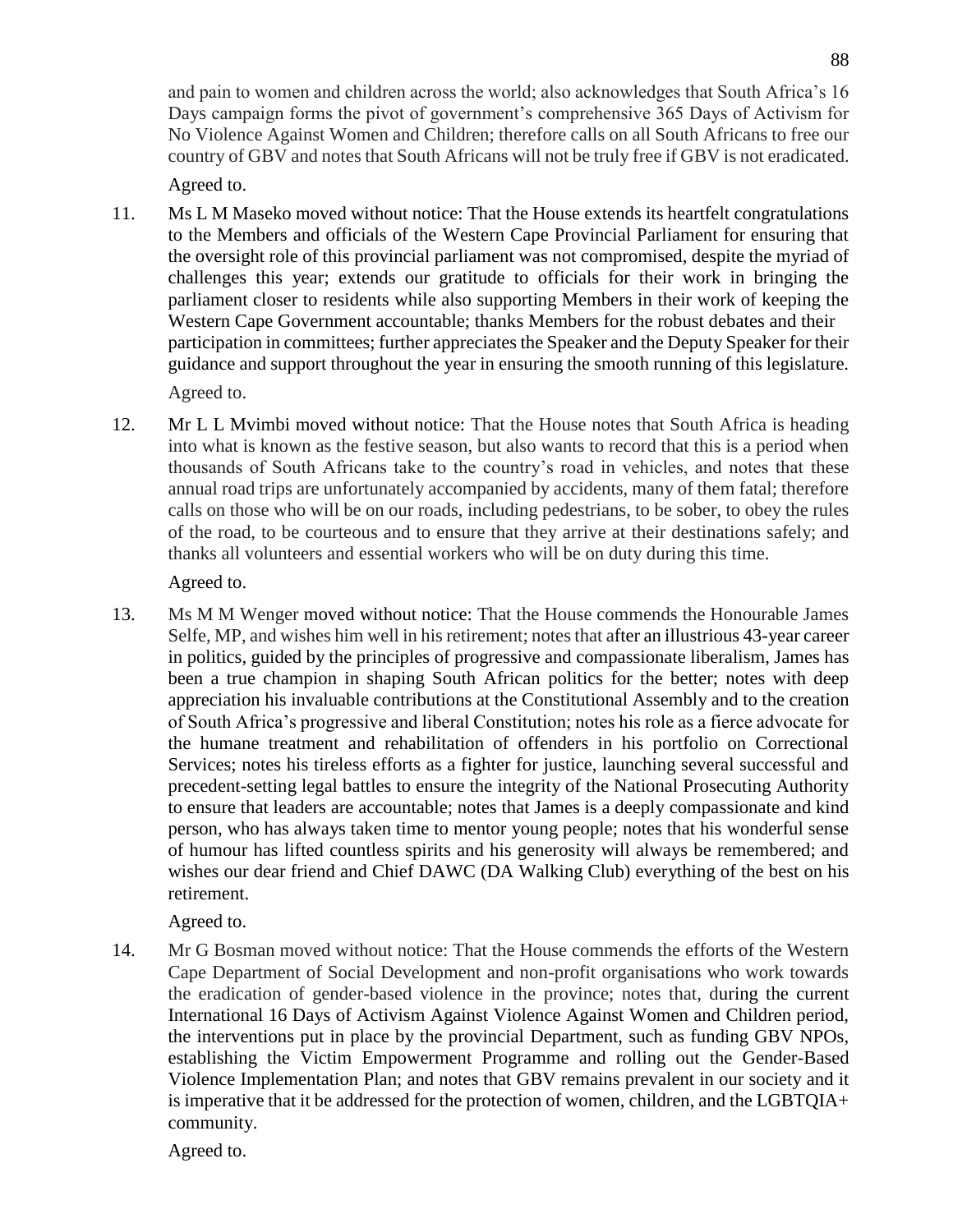15. Mr G Bosman moved without notice: That the House notes with sadness the murder of Shumeez Ismail on 27 November 2021 at the age of 21; condemns the current state of gender-based violence in this province and South Africa as a whole, which results in the tragic losses of innocent lives in our communities; notes that all women deserve protection so that they may live freely and pursue opportunities for a prosperous life; notes that our hearts go out to her mother and younger brother during this time; notes that we appreciate the work of local authorities to bring the perpetrator to justice and hopes that it is delivered swiftly to provide her loved ones with peace of mind; and notes that Ms Ismail will be remembered fondly for her infectious laugh and happy attitude.

Agreed to.

16. Mr R I Allen moved without notice: That the House congratulates Mr Xolisa Kwinana on winning a Crown Gospel Award in the category of Best Worship Song, representing the Western Cape at a recently held recording ceremony of the SABC; recognises the importance of community upliftment through gospel and the immense achievement of this award; commends Mr Kwinana on combining his passions of music and worship for the benefit of the people in this province; and wishes him luck in his future endeavours and encourage him to continue in this vein.

Agreed to.

## 17. [14:27] FIRST ORDER

Consideration of principle of Western Cape Adjustments Appropriation Bill [B 6–2021] (Minister of Finance and Economic Opportunities).

Debate concluded.

The Presiding Officer announced that there were currently 36 Hon Members present who were entitled to vote and the House was therefore quorate.

Question put: That the Principle of the Western Cape Adjustments Appropriation Bill [B 6– 2021] be approved.

Question agreed to (ANC dissenting).

Principle of Bill approved.

#### 18. [16:50] SECOND ORDER

Consideration and Finalisation of the Western Cape Biodiversity Bill [B 2B–2021] (Minister of Local Government, Environmental Affairs and Development Planning).

Debate concluded.

The Presiding Officer announced that there were currently 36 Hon Members present who were entitled to vote and the House was therefore quorate.

Question put: That the Consideration and Finalisation of the Western Cape Biodiversity Bill [B 2B-2021] be approved.

Question agreed to (ANC dissenting).

The Consideration and Finalisation of the Bill accordingly approved.

89